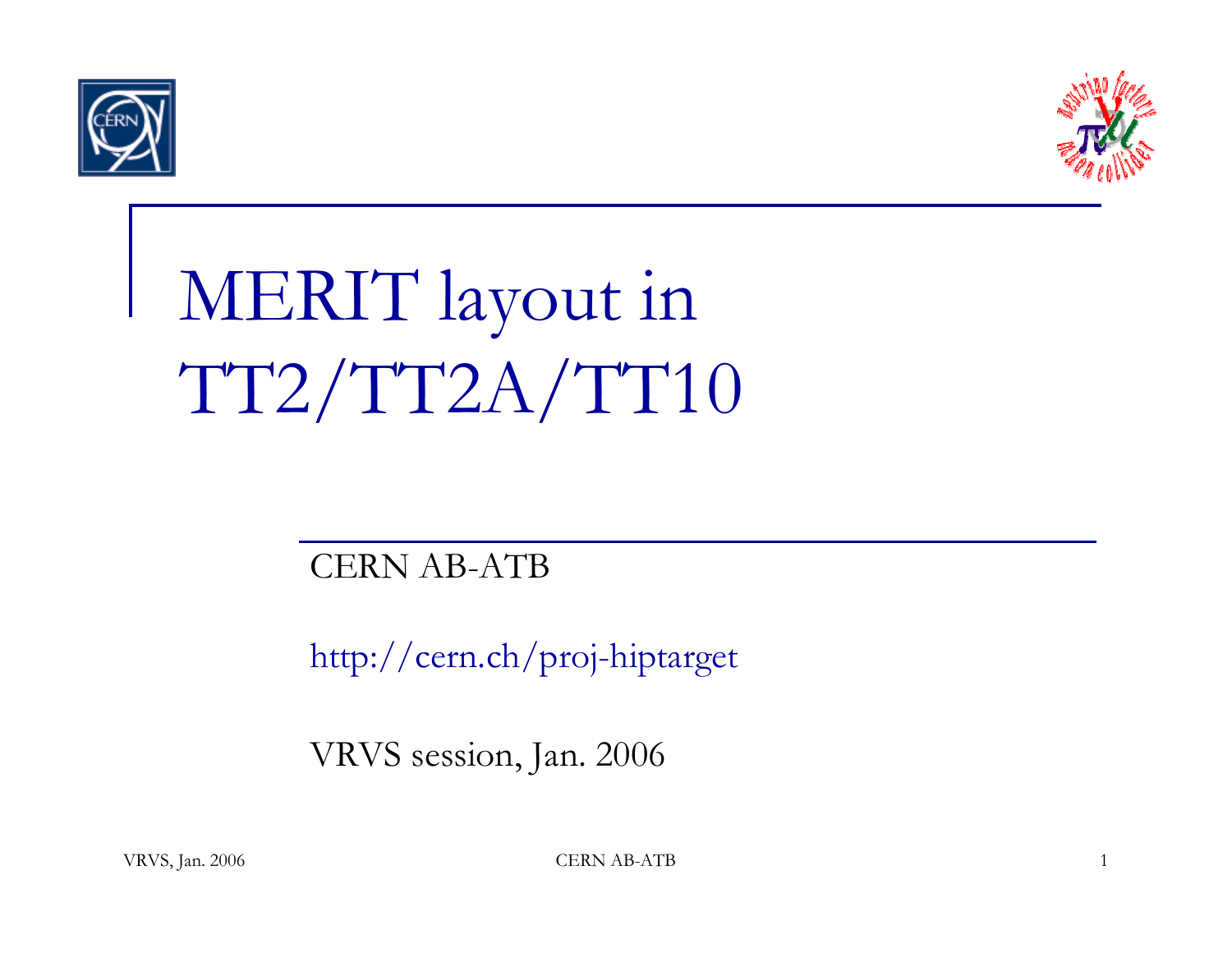



 $\mathcal{L}^{\text{max}}_{\text{max}}$ Preliminary version published on the web:

- EDMS: https://edms.cern.ch/document/695011
- П Future versions are always to be found there, check regularly
- П Viewable with AutoCAD, but also with eDrawings

Items indicated

- Z=0 definitely defined
- $\mathcal{L}_{\mathcal{A}}$  Indicators for mercury loop, solenoid, beam attenuator, quadrupoles, beam diagnostics, collimator, passage TT2 to TT2A, auxiliary equipment, N2 exhaust, ...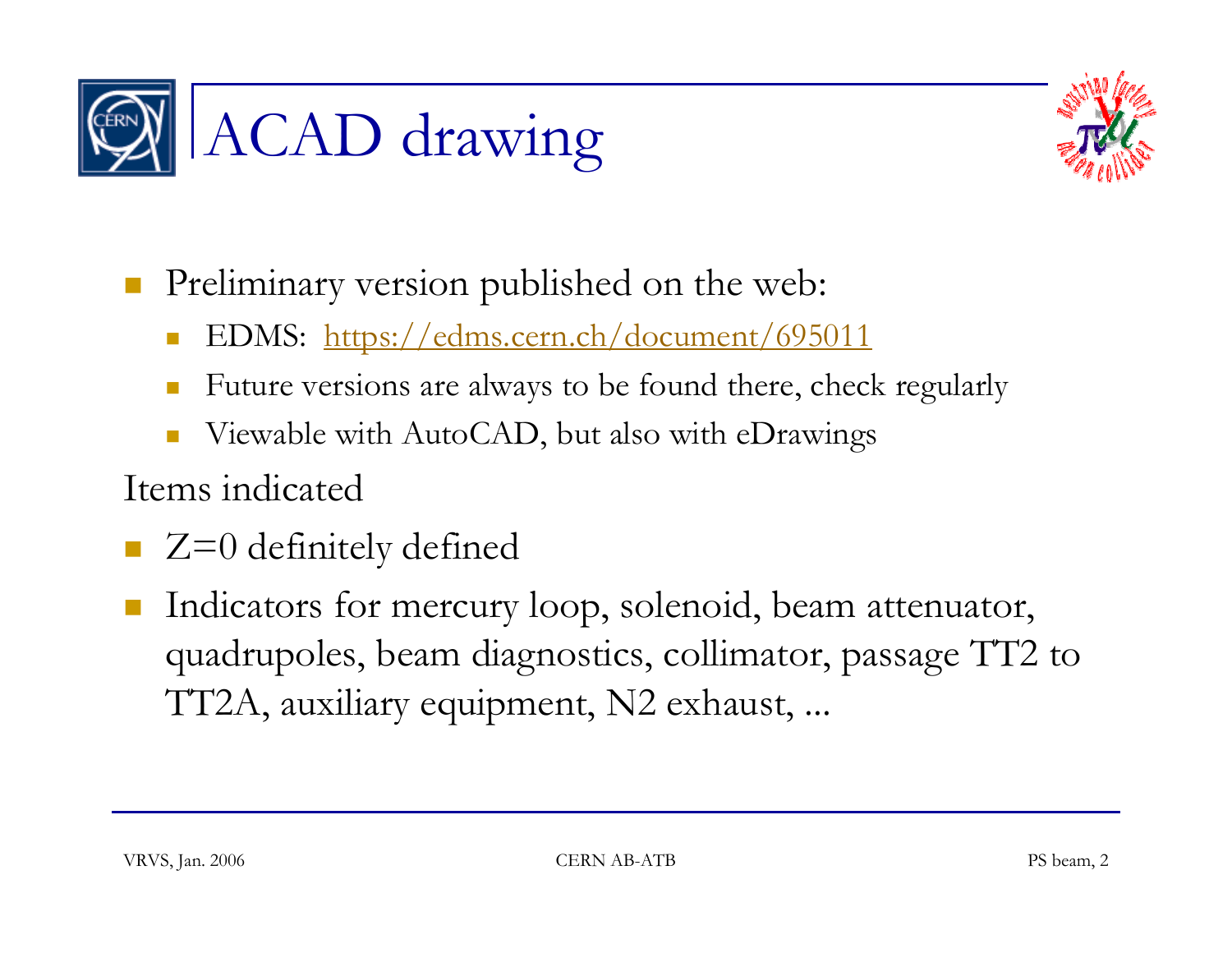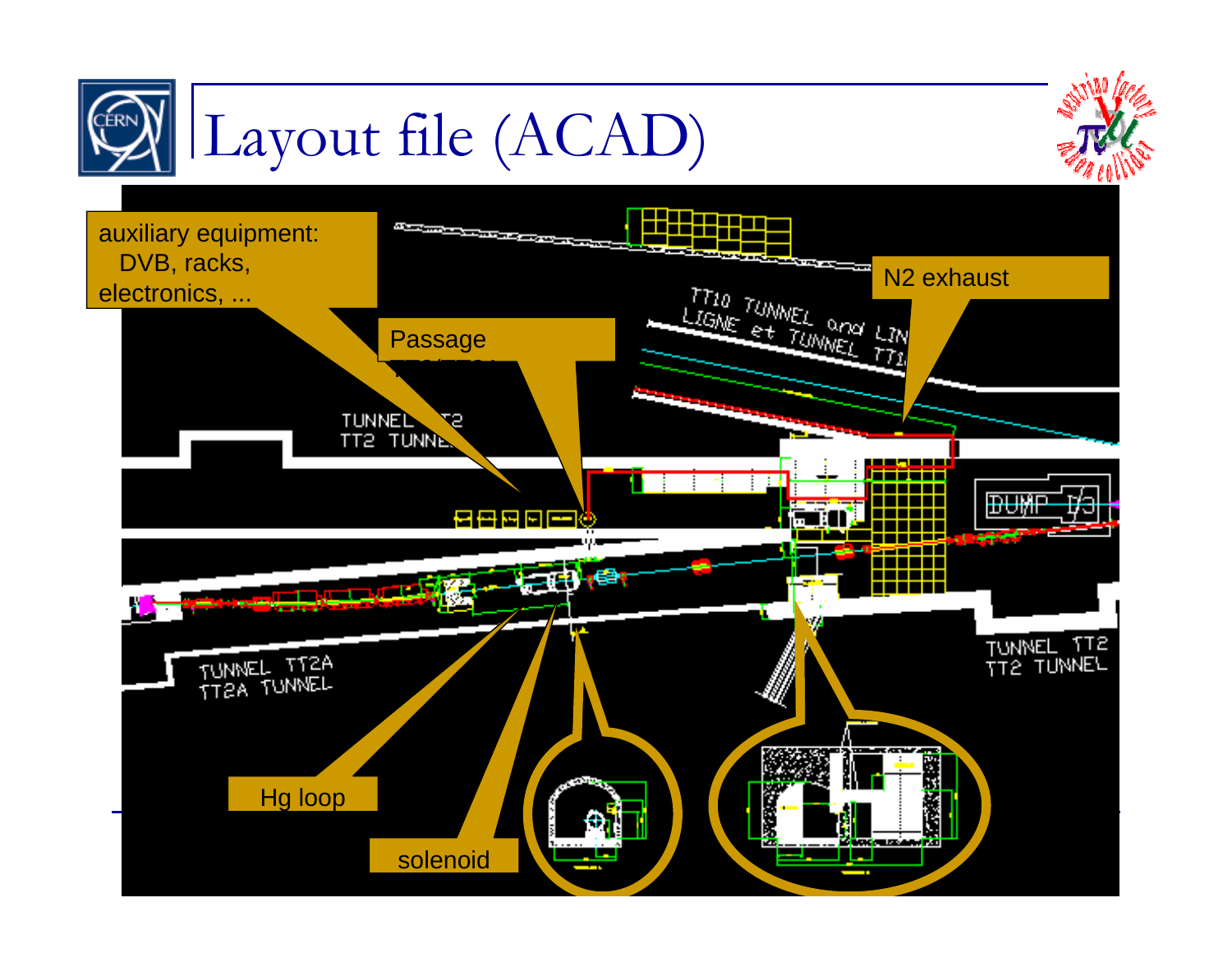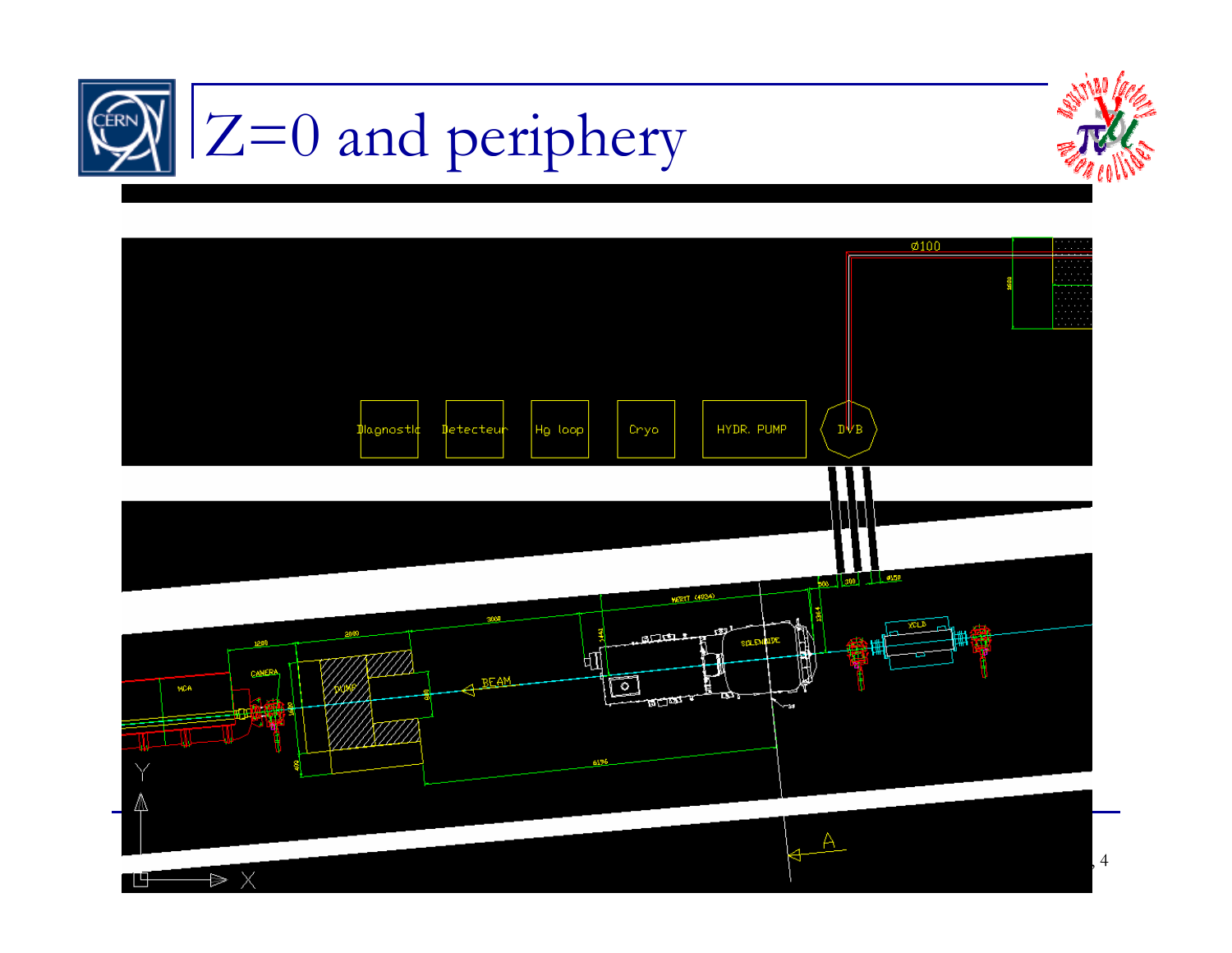



- **Cryogenic lines**
- End of TT2A, separation to nToF target
- **Exact location of quadrupoles**
- **Transport "kinematics"**
- Cooling plant of nToF in TT2/TT2A junction
- $\blacksquare$  Do we require vacuum pipe in TT2A? (l=15 m)

...